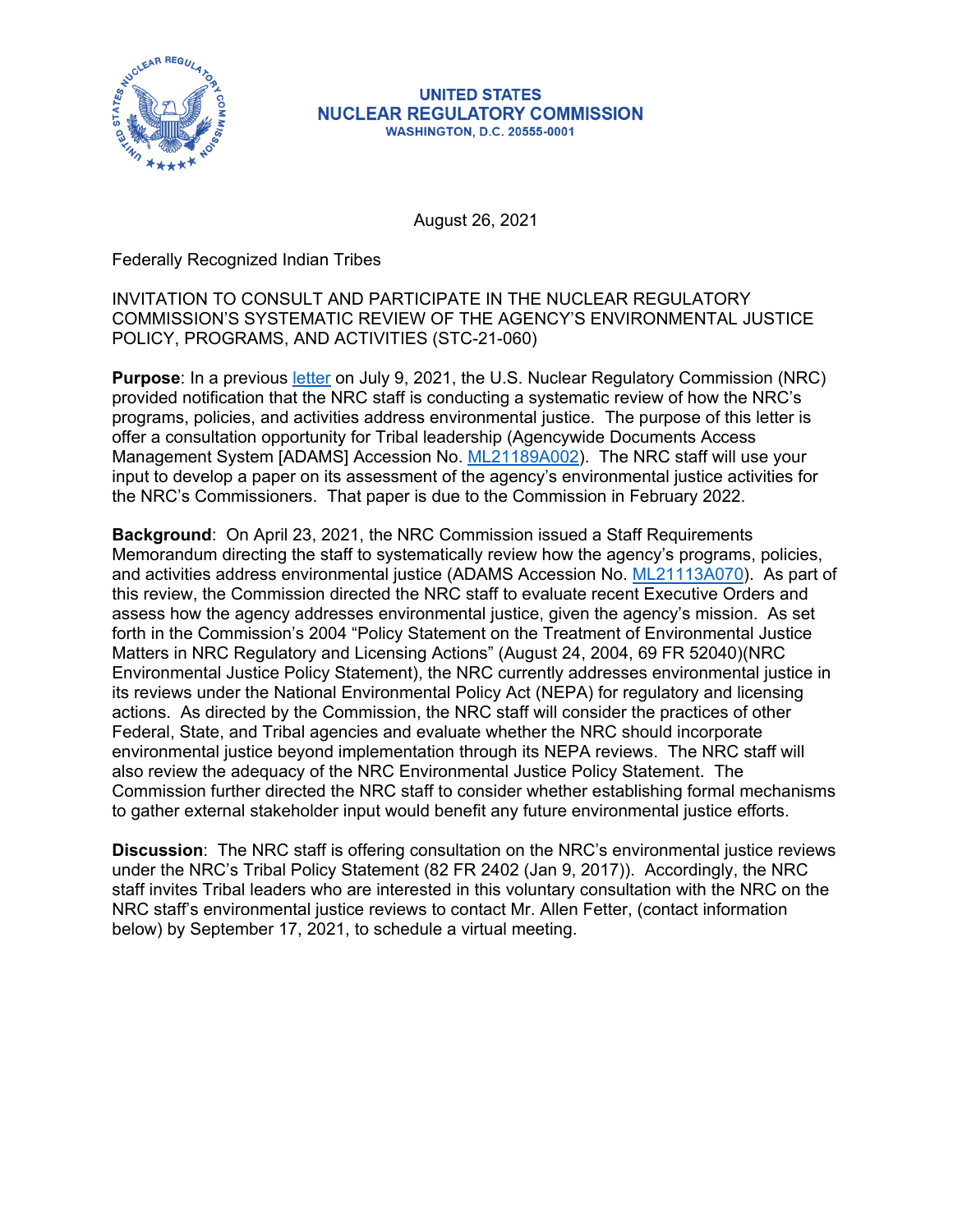The NRC staff is also soliciting feedback from Tribal government representatives in other ways. [1](#page-1-0)Tribal government may submit comments as described in the enclosed *Federal Register* notice, through e-mail, voicemail, mail, or [regulations.gov.](https://www.regulations.gov/) Comments should be received by October 29, 2021. Comments received after this date will be considered if it is practical to do so, but the NRC is able to ensure consideration only for comments received on or before this date.

The NRC staff is particularly interested in obtaining views from Tribal nations on the following questions:

- 1. What is your understanding of what is meant by environmental justice at the NRC?
- 2. When the NRC conducts licensing and other regulatory reviews, the agency uses a variety of ways to gather information from tribal governments and tribal members on environmental impacts of the proposed agency action. These methods include inperson and virtual meetings, *Federal Register* notices requesting input, and dialog with community organizations.
	- a. How could the NRC enhance how it engages and gathers input from Tribal governments and tribal members?
	- b. Are there formal tools that might enhance communication with Tribal governments and tribal members interested in NRC's programs, policies, and activities?
	- c. Can you describe any challenges that may affect your Tribal governments' or Tribal members' ability to engage with the NRC on environmental justice issues?
- 3. How could the NRC enhance identification of environmental justice concerns of tribal nations?
- 4. What has the NRC historically done well, or is currently doing well, that the agency could continue or expand with respect to environmental justice in the agency's programs, policies, and activities, including engagement efforts?
- 5. What actions could the NRC take to enhance consideration of Tribal concerns related to environmental justice in the NRC's programs, policies and activities and agency decision-making, considering the agency's mission and statutory authority?
- 6. Would you recommend that the agency consider any particular organization's environmental justice program(s) that is particularly effective in engaging Tribal nations?
- 7. Looking to other Federal, State, and Tribal agencies' environmental justice programs, what actions could the NRC take to enhance the agency's environmental justice program?

The NRC welcomes your participation in its systematic review of how the NRC's programs, policies, and activities address environmental justice to ensure that unique Tribal perspectives are considered, as the NRC staff evaluates the agency's current Environmental Justice Policy and practice. The results of the NRC staff's review and any recommendations will be provided

<span id="page-1-0"></span><sup>&</sup>lt;sup>1</sup> This information request has been approved by OMB 3150-0245 expiration September 30, 2023. The estimated burden per response to comply with this voluntary collection is approximately 2 hours. Send comments regarding the burden estimate to the FOIA, Library, and Information Collections Branch, U.S. Nuclear Regulatory Commission, Washington, DC 20555- 0001, or by e-mail to [infocollects.resource@nrc.gov, a](mailto:infocollects.resource@nrc.gov)nd to OMB Office of Information and Regulatory Affairs (3150-0245), Attn: Desk Officer for the Nuclear Regulatory Commission, 725 17th Street, NW Washington, DC 20503; e-mail: [oira\\_submission@omb.eop.gov.](mailto:oira_submission@omb.eop.gov) An agency may not conduct or sponsor, and a person is not required to respond to, a collection of information unless the document requesting or requiring the collection displays a currently valid OMB control number.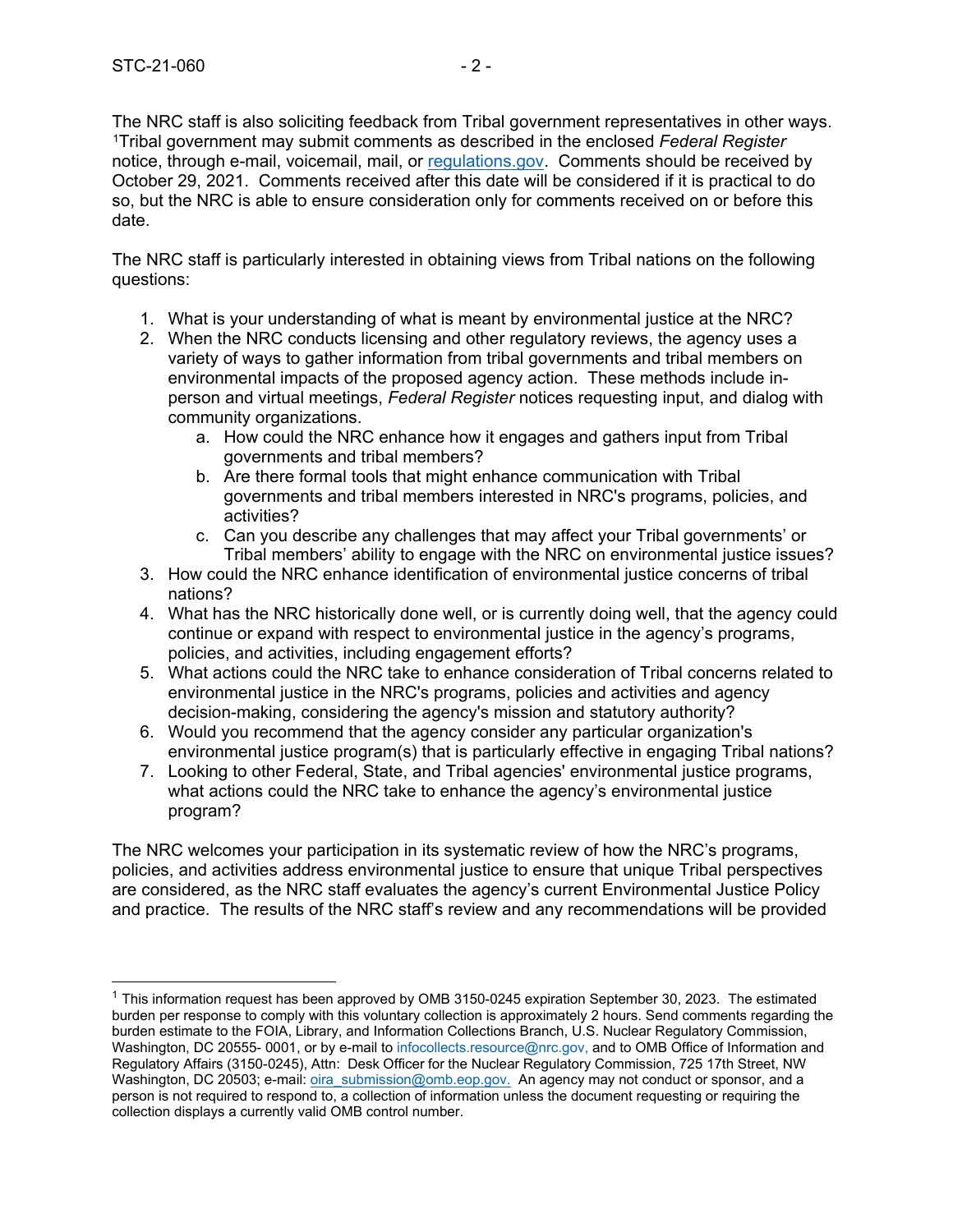to the NRC's Commission for appropriate action. If you have questions regarding this correspondence, please contact the individual listed below:

TELEPHONE: (301) 415-8556

POINT OF CONTACT: Allen Fetter E-MAIL: [Allen.Fetter@nrc.gov](mailto:Allen.Fetter@nrc.gov)

Gregory F. Suber Suber Suber Suber Section Section 2011 Date: 2021.08.26 15:50:53 -04'00'

Gregory F. Suber, Director Environment Justice Review Team

Enclosures: *Federal Register* notice NRC Environmental Justice Policy Statement